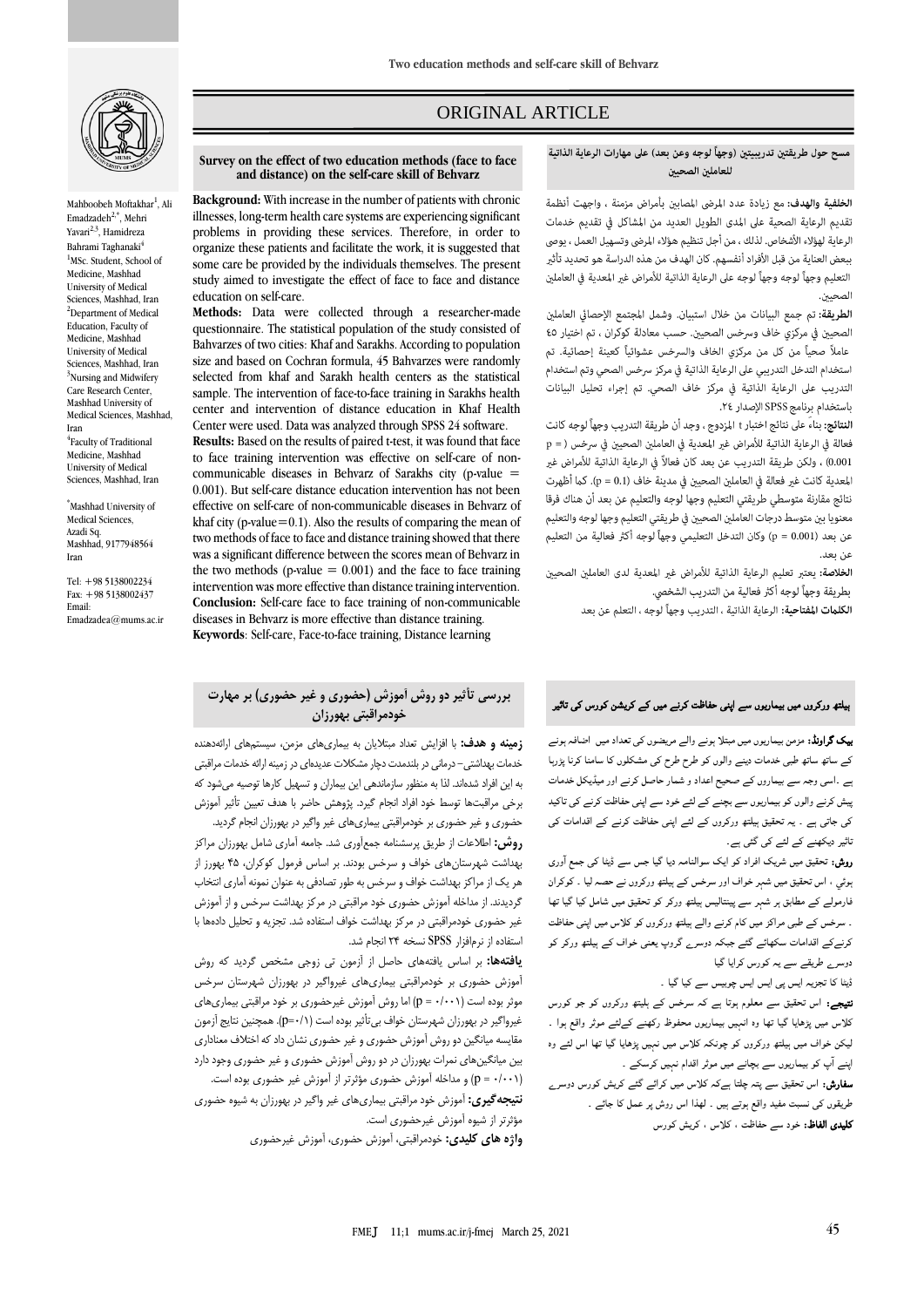#### **INTRODUCTION**

Health is the most important factor in promoting and ensuring the survival of societies. Health relies on what people do for themselves rather than relying on doctors, nurses and health care providers. Today, unlike the past, human health is not compromised by not being aware of the disease and knowing how to treat it, but rather by the factors that humans have created themselves. Self-care is one of the important aspects of a healthy lifestyle and one of the health promoting behaviors (1). Self-care means conscious, acquired, and purposeful activities that people do in order to maintain their life and promote their health, in which people use their knowledge and skills to take care of their health responsibly (2). Self-care is the most important form of primary care in developed and developing countries (3). Education is an important part of the care plan. Learning selfcare activities can lead a person to maintain health and wellbeing, increase their adaptability to their illness, increase their ability to care for themselves, and reduce the degree of patients' disability costs and medical costs (4).

Despite the many benefits of education against the low cost, this is often overlooked or neglected in health Centers (5). Studies have shown that implementing a self-care education program can improve the quality of life and health literacy of hypertensive patients, increase diabetics' awareness of diabetes, improve physical and mental health, and improve diet nutrition and physical activity  $(4)$ ,  $(5)$ ,  $(6)$ . As science and technology advances, teaching and learning have also evolved. E-learning or distance is a new method that has many advantages over traditional or face to face education. Nowadays, teaching patients electronically in text, audio, and video has made the transfer of concepts and materials easier and more attractive (7). According to studies, technology has a positive effect on self-management and has positive consequences (8).

According to Narges et al. (2018), time, place, duration of interventions, individual characteristics, and use of new educational methods for some audiences can be helpful in reducing the risk factors for hypertension (9). Today, with the spread of chronic diseases and the increasing number of patients with these diseases, health care systems in the long run have many problems in providing care to these people. In this regard, many experts believe that in order to organize these patients and facilitate the work, care should be taken by the people themselves. (10). Behvarz are as one of the main groups of service providers in the health care team of the country that their level of awareness as the first officials providing health services is one of the factors affecting public health. Therefore, self-care training for them can play an effective role in implementing this important.

Therefore, self-care education of Behvarz should be the focus of attention of the authorities. The purpose of this study was to investigate the effect of face to face and distance training on self-care skills in non-communicable diseases in Behvarz.

#### **METHODS**

This interventional study was performed as a quasiexperimental research. The statistical population of this

study was all Behvarz working in health centers of Sarakhs and Khaf cities. Due to the small number of health workers in Sarakhs city, the researcher inevitably used the Behvarz in Khaf city, since they were closest in terms of age and education, cultural level, economy, ratio of Shiite and Sunni population, share of agricultural and livestock jobs, and type of products and regional income. Climatic conditions and the possibility of the researcher communicating with Behvarz in Khaf city were due to communication with the health network officials of that city .According to the size of the community (160 persons) and based on Cochran formula, 45 Behvarz from each center were randomly selected as statistical sample. For the purpose of this study, face to face training in Sarakhs Health Center and distance training in Khaf Health Center were used. Data were collected using a self-reported researcher-made questionnaire twice before and 3 months after the training. It is noteworthy that the Behvarz working in the self-care training group (Sarakhs Health Center) did not have access to the multimedia CD. The questionnaire consisted of two parts. The first part of the questionnaire included general information about the respondents' age, gender, education, and BMI, and the second part consisted of 31 questions about self-care behaviors that were adjusted based on the Graded scale (never-always) The validity of the questionnaire was evaluated by experts as well as the convergent validity test using correlation of each question with hypothesized scale and all correlation coefficients were higher than 0.4. The reliability of the questionnaire was confirmed by Cronbach's alpha coefficient.

In order to analyze the data from descriptive statistics including mean and standard deviation and inferential statistics including Kolmogorov-Smirnov test to check the data normality, paired t-test and mean comparison test of two independent or nonparametric equivalents with SPSS software version 24 were used.

Criteria for inclusion in the present study were:

The Behvarz who had at least one year of service in the health center of Khaf and Sarakhs cities, currently serving, having a desire to participate in research.

Exclusion criteria were:

The person who was not present in more than 40% of training sessions and the person who was willing to continue participating in the research.

#### **RESULTS**

Findings from demographic data showed that in the Sarakhs Health Center about 75% and in Khaf Health Center about 84% of the sample were women. At both Khaf and Sarakhs health centers, most of the sample members, approximately 44%, were in the age range of 35-44 years. At the Sarakhs Center, about 91 percent and at Khaf Center, about 55 percent, had a diploma. The mean scores of Behvarz before and after face to face and distance educational intervention are presented in Table 1.

After making sure that the data were normalized using Kolmogorov-Smirnov test, Table 2 presents the effectiveness of each of the face to face and distance training methods. In the face to face method, the p-value was less than 0.05, so it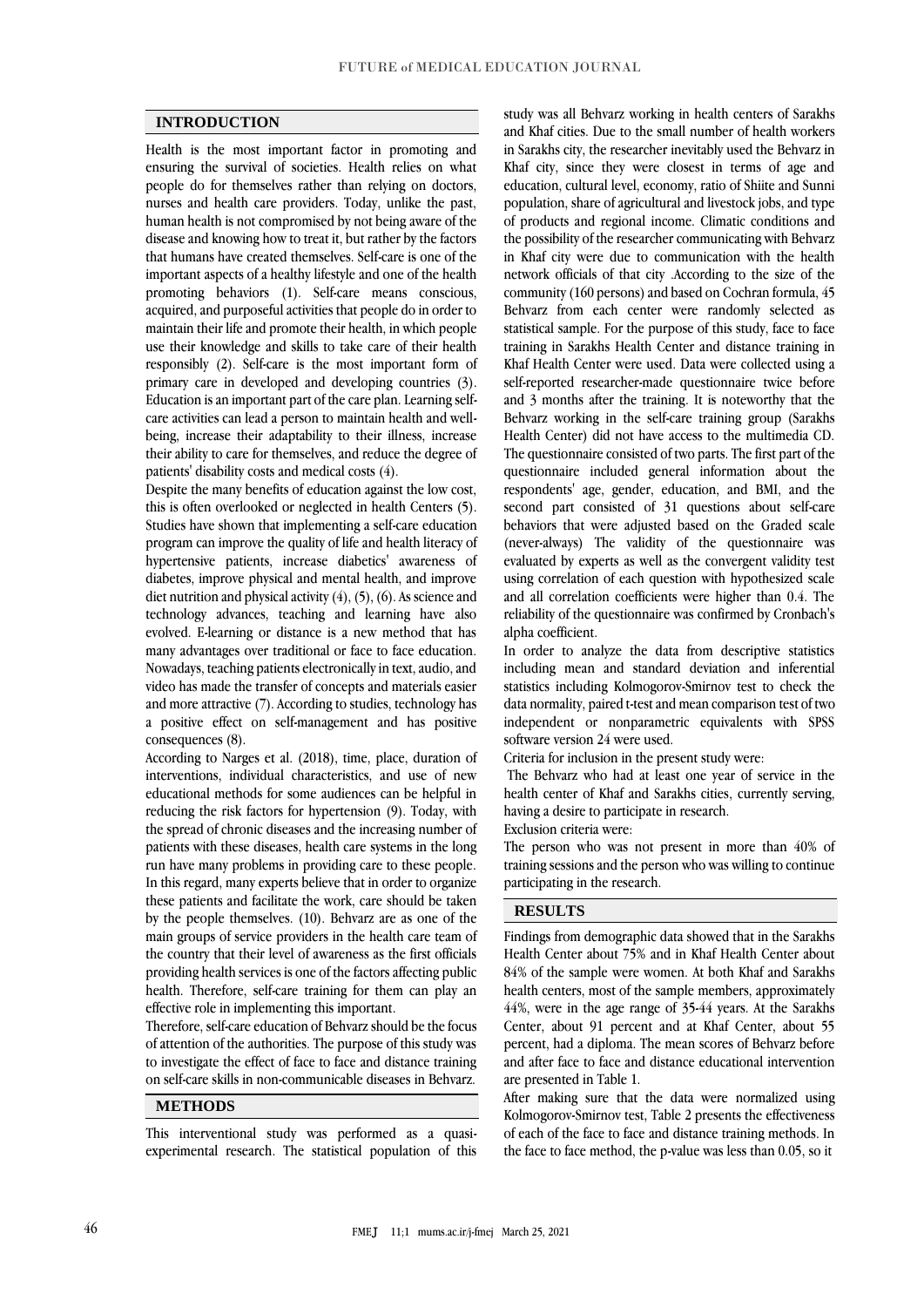| Table 1. Comparison of mean scores of Behvarz before and after face to face and distance educational intervention |                                                |                                                          |  |  |  |  |  |
|-------------------------------------------------------------------------------------------------------------------|------------------------------------------------|----------------------------------------------------------|--|--|--|--|--|
|                                                                                                                   | Standard deviation± mean                       |                                                          |  |  |  |  |  |
| <b>Average scores of Behvarz</b>                                                                                  | <b>Distance education (Khaf Health Center)</b> | <b>Face to face education</b><br>(Sarakhs Health Center) |  |  |  |  |  |
| Before the training                                                                                               | $3.23+0.43$                                    | $2.95+0.47$                                              |  |  |  |  |  |
| After the training                                                                                                | $3.23 + 0.49$                                  | $3.54 + 0.56$                                            |  |  |  |  |  |

| Table 2. Paired t-test results in face-to-face and distance learning |             |                    |                |                     |  |  |  |
|----------------------------------------------------------------------|-------------|--------------------|----------------|---------------------|--|--|--|
| <b>Method of teaching</b>                                            | t-statistic | Degrees of freedom | <b>P-value</b> | confidence interval |  |  |  |
| Face to face (Sarakhs Health Center)                                 | 5.50        | 44                 | 0.000          | (0.37, 0.81)        |  |  |  |
| Distance (Khaf Health Center)                                        | L.O4        | 44                 | 0.1            | $(-0.08, 0.27)$     |  |  |  |

| Table 3. Results of the mean test of equality of two communities (face to face and distance) |                    |                                                                     |         |                         |  |  |
|----------------------------------------------------------------------------------------------|--------------------|---------------------------------------------------------------------|---------|-------------------------|--|--|
| Results of the mean test of equality of two communities                                      |                    | The results of the equality test of variances of two<br>communities |         |                         |  |  |
| P-value                                                                                      | Degrees of freedom | t-statistic                                                         | P-value | Fisher statistics value |  |  |
| 0.0001                                                                                       | 88                 | 2.94                                                                | 0.33    | 0.94                    |  |  |

can be concluded that the face to face training was effective. But in distance education method the p-value was more than 0.05, so it can be concluded that distance education was ineffective.

Table 3 presents the results of the comparison between the mean of two groups of face to face and distance education: As can be seen in Table 3, The P-value was less than 0.05 in the mean test of the two societies. Therefore, there was a significant difference between the mean scores of the Behvarz in the two methods of face to face and distance education. In other words, face to face training was more effective than distance training.

#### **DISCUSSION**

The present study investigated the effect of face-to-face and distance education on self-care of non-communicable diseases in Behvarz working in health centers of Sarakhs and Khaf cities. After analyzing the data, it was found that face-toface training intervention was effective on noncommunicable self-care diseases in Behvarz, but distancelearning education intervention had no effect on noncommunicable self-care diseases in Behvarz.

Also, face to face self-care education was more effective than distance self-care education. Each of the previous studies, which was or was not consistent with the results of this study, is presented below.

Among the research in line with the results of the present study, Ganji, Peyman, Misami Bonab and Ismaili (2017) showed that the implementation of self-care education program can improve the quality of life and health literacy of patients with hypertension. According to him, self-care

education increases awareness, changes lifestyle and improves patients' medication adherence. (4). In the study of Shams, Moradi and Zakir (2017) it was shown that self-care education increases the awareness of diabetics about diabetes issues, and improves physical and mental health. (5). Saeedpour et al. (2013) by examining the effect of selfcare education on the quality of life of diabetic patients concluded that there is a significant difference in self-care scores between the control and intervention groups (11). Studies by Naries et al. (9). Raisi et al. (6) and Danieli et al. (12) also showed that educational intervention is effective on self-care behaviors. In this study, it was found that face-toface training has been effective on non-communicable selfcare diseases in Behvarz.

Among the researches in the field of distance self-care training, Nouhi, Khandan and Mirzazadeh (2012) found in their research that electronic self-care training and follow-up intervention improve performance (13). Daryazadeh (2016) stated that self-care training for patients is necessary in order to make them more independent in self-care and with the main purpose of helping patients. Also, the e-learning system should train health workers and patients to provide educational content and to use more interactions (7). Baraz, Mohammadi and Boroumand (2006) concluded in their study that the effect of face-to-face and face-to-face self-care training on improving the quality of life and physical problems of hemodialysis patients are the same (14). Ali, Allen and William (2005) showed that there was no significant difference between the two methods of lecture teaching and computer training package (15). The findings of Casaza and Kikazu (2007) showed that students who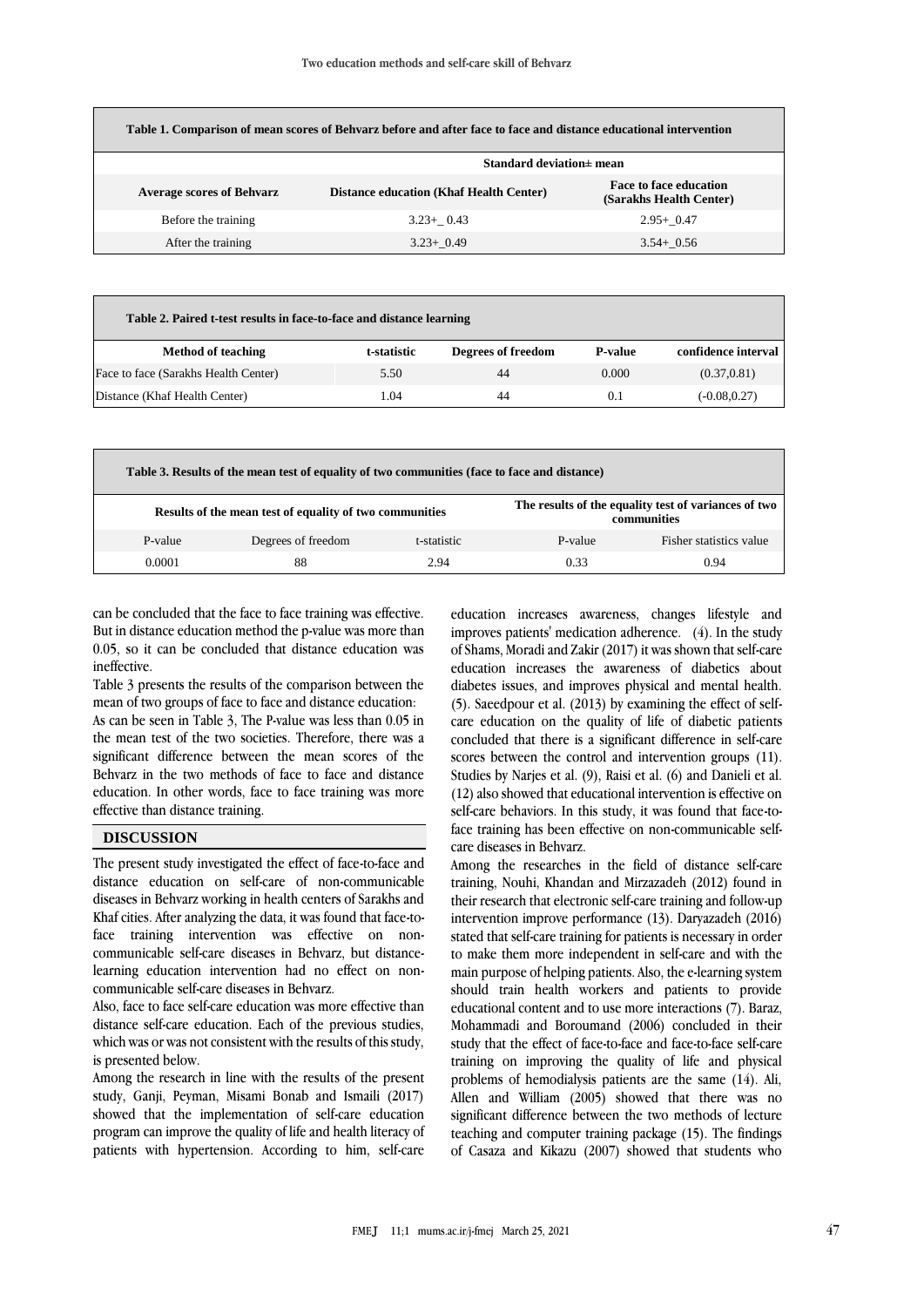received training based on computer- based intervention had increased awareness, physical activity, self-care, and social support, and decreased meal rates, (16) which is not in line with the results of the present study because in the present study it was found that distance education has no effect on self-care of non-communicable diseases in Behvarz.

Today, the epidemic of non-communicable diseases accounts for 60% of all deaths worldwide. Non-communicable diseases are often chronic and disabling, and require specific training to survive, and it is important that the non-communicable patients require long-term care and supervision. Patient selfawareness is the first step in planning self-care that will often be influenced by the patient's personality and behavior (17). Therefore, according to the research results, it is suggested that the self-care face to face training method should be given priority. It is suggested to the officials of health centers to pay more attention to self-care education and related issues such as place of education, appropriate time, method of education, characteristics of educators and so on. In order to make the self-care courses more effective, it is recommended that the courses be carried out on a regular basis, since the evaluation of the performance of these courses is necessary for better planning and implementation.

Also, using a combination of face to face and distance teaching methods, for example major education through distance methods, and face to face training sessions to measure the level of learner learning and resolve questions and ambiguities is necessary. Other researchers suggested considering the impact of some demographic variables such as gender, age, education, etc. for future research, as these factors may influence people's willingness to use different methods of effective face to face and distance training. In the present study, distance education has been a multimedia compact disc, it is suggested to use other distance and online methods such as social networking in future research. It is also suggested that in future research regarding the questionnaire, the level of satisfaction with each of the educational methods and the reason for their dissatisfaction with distance methods will be analyzed in order to analyze the strengths and weaknesses of each method in to be considered.

Due to the fact that the information of the present study had to be collected from Sarakhs and Khaf health centers, in order to coordinate between Behvarz to participate in faceto-face meetings or test the distance learning course and also to coordinate with network managers to hold face-to-face courses and absentee exams, the data collection process was slow, which are among the limitations of this study.

#### **Ethical considerations**

Ethical issues (Including plagiarism, informed consent, misconduct, data fabrication and/or falsification, double publication and/or submission, redundancy, etc.) have been completely observed by the authors.

## **ACKNOWLEDGEMENT**

We would like to thank all the dear ones for their sincere cooperation in the scientific and practical stages of this research.

#### **Financial Support:**

The study was extracted from the first researcher's thesis with code 1399 A. The ethics code for this research is 131.1397.

**Conflict of Interest:** There is no conflict of interest.

#### **REFERENCES**

1. Alizadeh Aghdam MB, Koohi K, Gholizadeh M. The relationship of Self-care and Health Literacy with Mental Health among Citizens of Tabriz City. Journal of Health Based Research. 2017;2(4):381-94. **Persian** 

2. Maftoon F, Sharifan M, Naghizadeh Moghari F. Self-care in health system: Prevention and management dimensions. Journal of the Iranian Institute for Health<br>Sciences Research 2018:17(4):361-70 Research. 2018: 17(4):361-70. Persian.

3. Najimi A, Golshiri P, Amini S. Health Literacy and Self-Care in Reproductive Age: The Role of Reading and Numeracy Skills. Journal of Nursing Education (JNE). 2017;6(5):19-23. Persian.

4. Gangi S, Peyman N, Meysami Bonab S, Esmaily H. Effect of self-care training program on Quality of Life and Health literacy in the Patients with Essential Hypertension. Medical Journal of Mashhad Sciences. 2018;60(6):792-803.

5. Shams S, Moradi Y, Zaker M, R. Effectiveness of Self-care Training on Physical and Mental Health of Patients with

Diabetes Type II. Scientifc Journal of Hamadan Nursing & Midwifery Faculty. 2017;

2(5): 54-60. Persian. 6. Reisi M, Javadzade H, Sharifirad G, Mostafavi F, Tavassoli E, Imanzad M. Effects of an Educational Intervention on Self-Care and Metabolic Control in Patients With Type II Diabetes. Journal of Client-Centered Nursing Care. 2017;3(3):208-10.<br>7 Darvazadeh S. Necessity o

7. Daryazadeh S. Necessity of E-learning application and its effectiveness in selfpatients'care. Razi Journal of Medical Sciences. 2016;23(149):9-17. Persian.<br>8. Beck J. Greenwood DA, Blan

Beck J, Greenwood DA, Blanton L, Bollinger ST, Butcher MK, Condon JE, et al. 2017 National standards for diabetes selfmanagement education and support. Diabetes Educ. 2018;44(1):35-50.

9. Kalvandi N,Vanda R, Maghsoudi Z, Bafahm F. Health Education in Self-Care in Patients with High Blood Pressure. Journal of Research in Medical and Dental Science. 2018;6(2):1727.

10. Gunn H. Virtual libraries supporting student learning. School Libraries Worldwide. 2002;27: 37-8.

11. Saeid Pour J, Jafari M, Ghazi Asgar M,

Dayani Dardasht H, Teymoorzadeh E. The Impact of Self-care Education on Life Qualityof Diabetic Patients. Journal of Health Administration. 2012;52(16):26-36. Persian.

12. Daniali SS, Eslami AA, Maracy MR, Shahabi J, Mostafavi-Darani F. The impact of educational intervention on<br>self-care behaviors in overweight behaviors in overweight<br>e women: A randomized hypertensive women: A<br>control trial. ARYA ath atherosclerosis. 2017;13(1):20.

13. Noohi E, Khandan M, Mirzazadeh M. Effective of electronic education on knowledge attitude and self-care in patient's diabetic type 2 refer to diabetic center of Kerman University of medical science. Iranian Journal of Nursing Research. 2011;6(22):73-80. Persian.

14. Baraz S, Mohammadi E, Boroumand B. A comparative study on the effect of two methods of self-care education (direct and indirect) on quality of life and physical problems of hemodialysis patients. Journal of Arak University of Medical Sciences. 2006;9(1): 22-71. Persian.

15. Aly M, Elen J, Willems G. Learner-